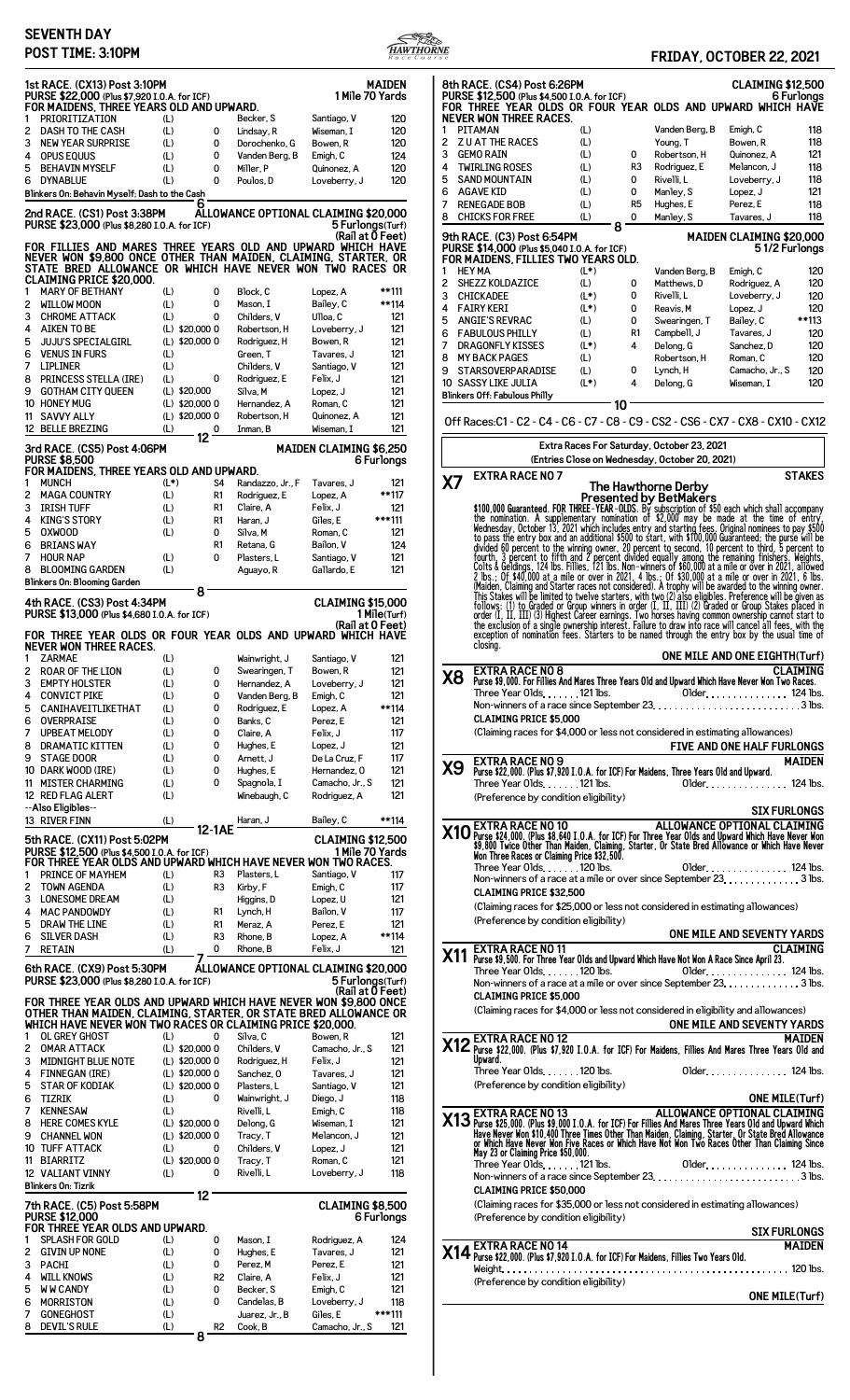#### **SCRATCH TIME IS 10:45 A.M. \*\*\*\*\*\*\*\*\*\*\*\*\*\*\*\*\*\*\*\*\*\*\*\*\*\*\*\*\*\*\*\*\*\*\*\***

**ATTENTION JOCKEYS, VALETS, RACING OFFICIALS ALL PERSONNEL SPENDING ANY TIME IN THE JOCK'S ROOM DURING THE 3 DAYS OF RACING: Anyone spending time in the Jockey's Room during the races on Race Day must be FULLY VACCINATED, OR MUST PRODUCE A NEGATIVE COVID TEST EACH FRIDAY BEFORE ENTERING THE JOCKEY'S ROOM. There will be no exception to this policy. MANAGEMENT \*\*\*\*\*\*\*\*\*\*\*\*\*\*\*\*\*\*\*\*\*\*\*\*\*\*\*\*\*\*\*\*\*\*\*\***

**JOCKEY /AGENT CORNER: JOSE VEGA -116 -- Cisco Torrres -- 317-771-5068 ANGEL RODRIGUEZ -- 118 - Cisco Torrres -- 317-771-5068 E. T. BAIRD - 118 -- Matt Memolo -- 847-910-3617 JANSEN MELANCON - 116 - Charles Davis -- 708-435-1487 ALONSO QUINONEZ - 116 -- Charles Davis -- 708-435-1487 APPRENTICE CHEL-C BAILEY - \*\*\*109 -- Ben Allen -- 847-772-6787 APPRENTICE EMMANUEL GILES - \*\*\*109-- Penny Ffitch-Heyes -- 847-561-7170 \*\*\*\*\*\*\*\*\*\*\*\*\*\*\*\*\*\*\*\*\*\*\*\*\*\*\*\*\*\*\*\*\*\*\*\***

**TRAINERS: TURN IN A NEW EMPLOYEE LIST TO THE LICENSE OFFICE! \*\*\*\*\*\*\*\*\*\*\*\*\*\*\*\*\*\*\*\*\*\*\*\*\*\*\*\*\*\*\*\*\*\*\*\***

**The Vets will be available for works on Wednesday and Thursday by appointment only. Contact the Detention Barn to make an appointment. \*\*\*\*\*\*\*\*\*\*\*\*\*\*\*\*\*\*\*\*\*\*\*\*\*\*\*\*\*\*\*\*\*\*\*\***

**!!!!!!!!!!!!!!!!!!!!!!!!!!!!!!!!!!!!!!!!!!!!!!!!!!!!!!!!!!!!!!!!!!!!!!!!!!!!!!!!!!!!!!!!!!!!!!!!!!!!!!!!!!!!! TRAINERS: ILLINOIS RACING BOARD RULES MANDATE THAT ALL HORSES ON THE GROUNDS HAVE ON FILE IN THE RACING OFFICE 2 THINGS! 1) A CURRENT NEGATIVE COGGINS TEST (Coggins are good for 1 year) 2) PROOF THAT YOUR HORSE HAS BEEN VACCINATED FOR THE HERPES VIRUS (EHV VACCINATION - THESE ARE GOOD FOR 180 DAYS) FAILURE TO HAVE THESE TWO THINGS WILL RESULT IN THE TRAINER BEING FINED AND THE HORSE SCRATCHED!! PER ORDER OF THE STEWARDS**

**!!!!!!!!!!!!!!!!!!!!!!!!!!!!!!!!!!!!!!!!!!!!!!!!!!!!!!!!!!!!!!!!!!!!!!!!!!!!!!!!!!!!!!!!!!!!!!!!!!!!!!!!!!!! \*\*\*\*\*\*\*\*\*\*\*\*\*\*\*\*\*\*\*\*\*\*\*\*\*\*\*\*\*\*\*\*\*\*\*\***

**TRAINERS BE REMINDED YOU ARE RESPONSIBLE FOR HAVING YOUR SECURITY SIGNS UP WITH HORSES THAT ARE IN TO RACE AND SOMEONE MUST REMAIN WITH YOUR HORSE AFTER RECEIVING LASIX. \*\*\*\*\*\*\*\*\*\*\*\*\*\*\*\*\*\*\*\*\*\*\*\*\*\*\*\*\*\*\*\*\*\*\*\***

**THE HAWTHORNE DERBY WILL BE X7 ON THE OVERNIGHT FOR SATURDAY, OCTOBER 23**

**\*\*\*\*\*\*\*\*\*\*\*\*\*\*\*\*\*\*\*\*\*\*\*\*\*\*\*\*\*\*\*\*\*\*\*\***